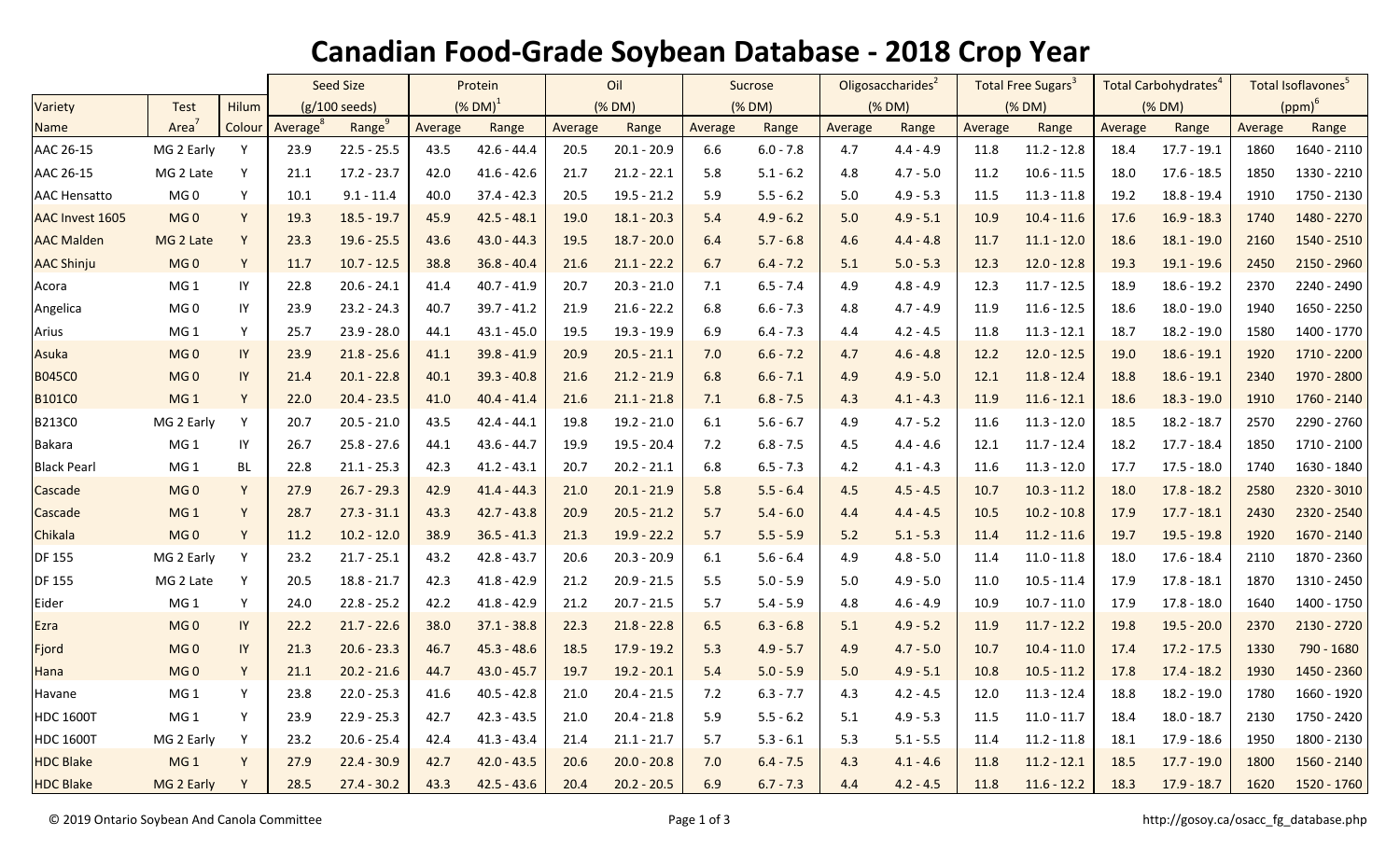## **Canadian Food-Grade Soybean Database - 2018 Crop Year**

|                      |                   |            | <b>Seed Size</b>        |                    | Protein       |               | Oil     |               | Sucrose |             | Oligosaccharides <sup>2</sup> |             | Total Free Sugars <sup>3</sup> |               | Total Carbohydrates |               | Total Isoflavones <sup>5</sup> |             |  |
|----------------------|-------------------|------------|-------------------------|--------------------|---------------|---------------|---------|---------------|---------|-------------|-------------------------------|-------------|--------------------------------|---------------|---------------------|---------------|--------------------------------|-------------|--|
| Variety              | <b>Test</b>       | Hilum      | $(g/100 \text{ seeds})$ |                    | $(X$ DM $)^1$ |               | (% DM)  |               | (% DM)  |             | (% DM)                        |             | (% DM)                         |               | (% DM)              |               | $(ppm)^6$                      |             |  |
| Name                 | Area <sup>7</sup> | Colour     | Average <sup>8</sup>    | Range <sup>9</sup> | Average       | Range         | Average | Range         | Average | Range       | Average                       | Range       | Average                        | Range         | Average             | Range         | Average                        | Range       |  |
| <b>HDC Goshen</b>    | MG <sub>1</sub>   | Y          | 25.4                    | $23.7 - 27.1$      | 43.5          | $42.8 - 44.2$ | 19.7    | $19.1 - 20.3$ | 6.7     | $6.3 - 7.0$ | 5.0                           | $4.8 - 5.1$ | 12.1                           | $11.7 - 12.2$ | 18.7                | $18.3 - 18.9$ | 1860                           | 1730 - 1970 |  |
| <b>HDC Goshen</b>    | MG 2 Early        | Υ          | 25.3                    | $24.1 - 26.4$      | 44.2          | $43.0 - 45.0$ | 19.8    | $19.4 - 20.1$ | 6.4     | $6.0 - 7.0$ | 5.0                           | $4.9 - 5.1$ | 11.9                           | $11.6 - 12.4$ | 18.4                | 18.2 - 18.9   | 1710                           | 1460 - 1980 |  |
| Jari                 | MG <sub>0</sub>   | IY         | 22.1                    | $21.3 - 22.9$      | 45.6          | $44.0 - 47.3$ | 19.4    | $18.8 - 19.9$ | 5.5     | $5.0 - 6.1$ | 4.8                           | $4.8 - 4.9$ | 10.9                           | $10.3 - 11.5$ | 17.4                | $17.2 - 17.6$ | 1620                           | 1270 - 1850 |  |
| Karra                | MG <sub>1</sub>   | Y          | 21.8                    | $20.0 - 23.6$      | 41.3          | $40.4 - 41.9$ | 21.5    | $21.3 - 21.7$ | 7.0     | $6.6 - 7.4$ | 4.5                           | $4.3 - 4.6$ | 12.0                           | $11.6 - 12.3$ | 18.9                | $18.6 - 19.2$ | 2010                           | 1750 - 2280 |  |
| Kyoto                | MG <sub>0</sub>   | Y          | 21.9                    | $21.4 - 22.2$      | 42.6          | $42.0 - 43.3$ | 20.7    | $20.4 - 21.2$ | 6.7     | $6.4 - 7.2$ | 4.6                           | $4.5 - 4.7$ | 11.8                           | $11.6 - 12.1$ | 18.3                | $17.8 - 18.5$ | 2230                           | 1940 - 2480 |  |
| <b>Marula</b>        | MG <sub>0</sub>   | Y          | 25.1                    | $23.3 - 26.6$      | 42.9          | $42.0 - 43.8$ | 20.6    | $20.3 - 20.9$ | 6.5     | $6.3 - 7.2$ | 4.9                           | $4.8 - 5.0$ | 11.8                           | $11.6 - 12.5$ | 18.7                | $18.4 - 19.1$ | 1510                           | 1220 - 1780 |  |
| Mozart               | MG <sub>0</sub>   | Y          | 23.8                    | $21.5 - 26.1$      | 42.7          | $41.5 - 44.3$ | 20.0    | $19.3 - 20.3$ | 6.7     | $6.3 - 7.2$ | 4.6                           | $4.5 - 4.7$ | 11.9                           | $11.7 - 12.4$ | 18.9                | $18.7 - 19.1$ | 2100                           | 1790 - 2500 |  |
| NA 2300              | MG 2 Early        | Υ          | 22.3                    | $20.4 - 24.1$      | 42.7          | $42.0 - 43.1$ | 19.9    | $19.6 - 20.2$ | 7.0     | $6.6 - 7.3$ | 4.8                           | $4.7 - 5.0$ | 12.3                           | $12.1 - 12.5$ | 19.0                | $18.7 - 19.3$ | 2160                           | 2040 - 2300 |  |
| Nagoya               | MG <sub>0</sub>   | Y          | 20.5                    | $19.4 - 21.4$      | 43.2          | $41.3 - 44.2$ | 20.3    | $19.8 - 20.6$ | 6.6     | $6.4 - 7.0$ | 4.6                           | $4.5 - 4.8$ | 11.7                           | $11.5 - 12.2$ | 18.4                | $18.1 - 18.7$ | 1920                           | 1670 - 2290 |  |
| Nagoya               | MG <sub>1</sub>   | Υ          | 20.5                    | $18.8 - 23.5$      | 43.3          | $43.1 - 43.5$ | 20.0    | $19.7 - 20.5$ | 6.7     | $6.6 - 6.9$ | 4.6                           | $4.5 - 4.8$ | 11.8                           | $11.7 - 11.9$ | 18.5                | $18.3 - 18.5$ | 2080                           | 1870 - 2330 |  |
| Nordika              | MG <sub>0</sub>   | Y.         | 25.1                    | $23.7 - 26.7$      | 40.2          | $38.2 - 41.5$ | 21.2    | $20.6 - 21.7$ | 6.7     | $6.3 - 7.2$ | 5.2                           | $5.0 - 5.3$ | 12.3                           | $12.0 - 12.7$ | 19.2                | $19.0 - 19.3$ | 2120                           | 1790 - 2620 |  |
| Nordika              | MG <sub>1</sub>   | Y          | 23.4                    | $21.3 - 25.4$      | 40.8          | $40.2 - 41.8$ | 20.9    | $20.3 - 21.5$ | 6.7     | $6.5 - 7.0$ | 5.2                           | $5.2 - 5.3$ | 12.3                           | $12.1 - 12.7$ | 19.1                | $18.9 - 19.4$ | 2210                           | 2130 - 2390 |  |
| <b>OAC Adare</b>     | MG <sub>1</sub>   | IY         | 22.2                    | $20.2 - 23.7$      | 42.3          | $41.0 - 43.6$ | 20.3    | $19.7 - 20.8$ | 6.7     | $6.3 - 7.0$ | 4.9                           | $4.8 - 4.9$ | 12.0                           | $11.5 - 12.3$ | 18.8                | $18.6 - 19.0$ | 1830                           | 1580 - 1930 |  |
| <b>OAC Avatar</b>    | MG <sub>1</sub>   | IY         | 22.1                    | $20.8 - 24.5$      | 41.3          | $40.2 - 42.5$ | 20.6    | $20.0 - 21.2$ | 7.1     | $6.9 - 7.3$ | 4.8                           | $4.7 - 4.9$ | 12.3                           | $12.1 - 12.4$ | 19.2                | 19.0 - 19.4   | 2590                           | 2480 - 2740 |  |
| <b>OAC Brooke</b>    | MG 2 Early        | Y          | 26.9                    | $24.6 - 29.2$      | 43.2          | $42.2 - 44.9$ | 20.1    | 19.4 - 20.6   | 7.2     | $7.0 - 7.4$ | 4.5                           | $4.3 - 4.8$ | 12.3                           | $11.8 - 12.6$ | 18.7                | 18.4 - 18.9   | 1960                           | 1860 - 2020 |  |
| <b>OAC Bruton</b>    | MG 2 Early        | Y          | 27.6                    | $25.3 - 30.9$      | 42.9          | $42.4 - 43.3$ | 20.7    | $20.3 - 21.2$ | 6.5     | $6.2 - 6.8$ | 4.4                           | $4.3 - 4.5$ | 11.4                           | $11.2 - 11.7$ | 18.3                | 18.0 - 18.4   | 1980                           | 1940 - 2040 |  |
| <b>OAC Drayton</b>   | MG <sub>0</sub>   | <b>LBR</b> | 21.0                    | $19.9 - 21.8$      | 37.1          | $36.4 - 37.7$ | 23.0    | $22.7 - 23.3$ | 6.2     | $6.1 - 6.6$ | 5.2                           | $5.1 - 5.3$ | 11.8                           | $11.6 - 12.2$ | 19.4                | $19.3 - 19.5$ | 3470                           | 3030 - 3890 |  |
| <b>OAC Durham</b>    | MG <sub>0</sub>   | Y          | 24.7                    | $23.8 - 25.5$      | 40.4          | $39.3 - 42.3$ | 21.4    | $20.8 - 22.2$ | 7.6     | $7.3 - 8.1$ | 4.4                           | $4.3 - 4.5$ | 12.5                           | $12.1 - 13.1$ | 18.8                | $18.5 - 19.1$ | 2420                           | 2220 - 2780 |  |
| <b>OAC</b> Eve       | MG <sub>0</sub>   | IY         | 24.4                    | $24.0 - 24.6$      | 41.2          | $39.9 - 42.0$ | 20.4    | $20.0 - 21.2$ | 7.2     | $6.8 - 7.8$ | 5.0                           | $4.9 - 5.1$ | 12.7                           | $12.4 - 13.2$ | 19.4                | $19.2 - 19.5$ | 2030                           | 1720 - 2510 |  |
| <b>OAC</b> Evolution | MG <sub>0</sub>   | IY         | 22.5                    | $21.2 - 23.7$      | 40.0          | $39.0 - 41.0$ | 21.4    | $21.0 - 21.9$ | 6.0     | $5.7 - 6.5$ | 5.1                           | $4.8 - 5.1$ | 11.4                           | $11.2 - 11.8$ | 18.9                | $18.6 - 19.1$ | 2480                           | 2180 - 2760 |  |
| <b>OAC Kent</b>      | MG 2 Early        | Y          | 25.5                    | $23.5 - 28.8$      | 42.3          | $41.8 - 42.6$ | 21.8    | $21.5 - 21.9$ | 6.0     | $5.8 - 6.3$ | 4.7                           | $4.6 - 4.9$ | 11.1                           | $10.9 - 11.3$ | 18.0                | $17.7 - 18.1$ | 1690                           | 1470 - 2040 |  |
| <b>OAC Lakeview</b>  | MG <sub>0</sub>   | Y          | 21.9                    | $20.6 - 22.7$      | 38.2          | $37.3 - 39.1$ | 22.6    | $22.1 - 23.2$ | 7.1     | $6.7 - 7.2$ | 4.7                           | $4.5 - 4.8$ | 12.2                           | $12.0 - 12.4$ | 19.6                | $19.5 - 19.8$ | 2530                           | 2180 - 2750 |  |
| <b>OAC Marvel</b>    | MG 2 Early        | Y          | 23.7                    | $20.0 - 26.4$      | 43.8          | $43.0 - 44.7$ | 19.9    | $19.4 - 20.5$ | 6.4     | $6.1 - 6.7$ | 5.0                           | $4.8 - 5.2$ | 11.8                           | $11.7 - 12.1$ | 18.4                | $18.1 - 18.9$ | 1880                           | 1730 - 2080 |  |
| <b>OAC Marvel</b>    | MG 2 Late         | Y          | 22.0                    | $18.9 - 23.7$      | 43.0          | $42.2 - 43.7$ | 20.7    | $20.0 - 21.1$ | 5.9     | $5.5 - 6.0$ | 5.1                           | $5.0 - 5.1$ | 11.4                           | $11.1 - 11.6$ | 18.2                | $17.9 - 18.4$ | 1630                           | 1160 - 2080 |  |
| <b>OAC Prescott</b>  | MG <sub>0</sub>   | GR         | 23.5                    | $22.6 - 24.8$      | 39.0          | $38.2 - 39.7$ | 22.3    | $21.8 - 23.1$ | 6.6     | $6.4 - 6.9$ | 4.9                           | $4.9 - 5.0$ | 12.0                           | $11.8 - 12.3$ | 19.2                | $19.1 - 19.2$ | 2670                           | 2480 - 2850 |  |
| <b>OAC Prosper</b>   | $MG_1$            | Y          | 22.7                    | $20.8 - 23.6$      | 43.3          | $41.8 - 44.1$ | 19.7    | $19.1 - 20.5$ | 6.7     | $6.5 - 6.9$ | 5.1                           | $5.0 - 5.1$ | 12.3                           | $12.2 - 12.4$ | 19.0                | $18.9 - 19.1$ | 2050                           | 1980 - 2150 |  |
| <b>OAC Prosper</b>   | MG 2 Early        | Y          | 22.1                    | 19.4 - 24.8        | 43.2          | $41.7 - 44.1$ | 20.0    | $19.5 - 20.8$ | 6.5     | $6.0 - 7.0$ | 5.2                           | $5.1 - 5.4$ | 12.2                           | $11.9 - 12.6$ | 18.7                | $18.6 - 19.0$ | 2010                           | 1930 - 2140 |  |
| <b>OAC Ramsay</b>    | MG 2 Early        | Y          | 26.5                    | $23.3 - 29.0$      | 42.5          | $42.3 - 42.9$ | 21.1    | $20.6 - 21.5$ | 6.4     | $6.0 - 6.8$ | 4.7                           | $4.5 - 4.8$ | 11.6                           | $11.4 - 12.0$ | 18.2                | $17.9 - 18.5$ | 1820                           | 1550 - 1980 |  |
| <b>OAC Strive</b>    | MG <sub>0</sub>   | IY         | 24.5                    | $23.9 - 25.2$      | 43.6          | $42.1 - 44.4$ | 20.3    | $19.9 - 20.7$ | 6.5     | $6.0 - 6.9$ | 4.6                           | $4.4 - 4.6$ | 11.5                           | $11.2 - 11.9$ | 17.9                | $17.4 - 18.2$ | 1920                           | 1670 - 2240 |  |